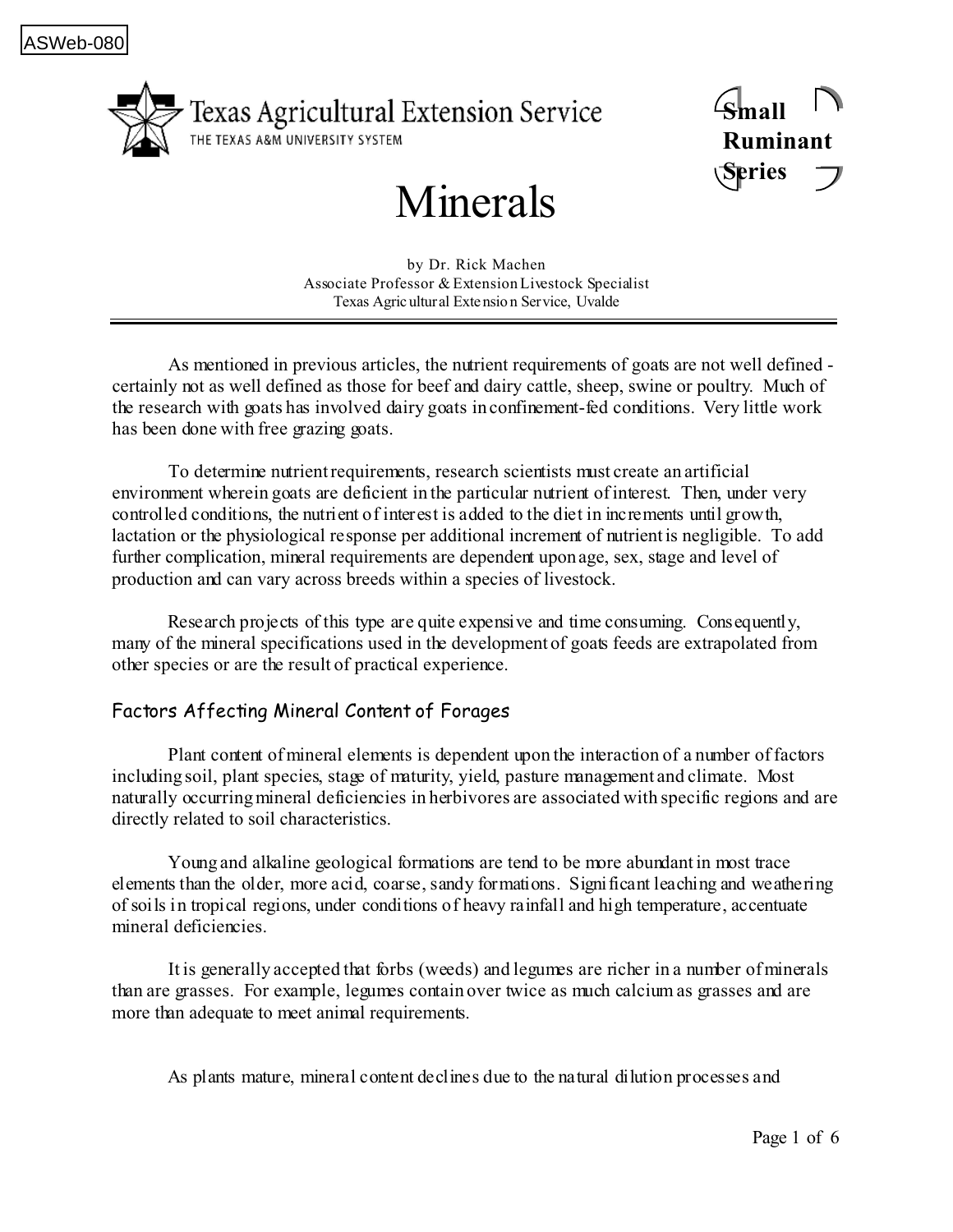translocation of nutrients to the root system. Micromineral concentration of forages across growing seasons is generally less variable than macromineral concentrations.

## Mineral Nutrition

 Minerals are divided into categories relative to the amount thought to be required in the diet of ruminants. The seven major essential minerals (in addition to carbon, hydrogen, oxygen and nitrogen; *refer back to article on protein*) and nine minor essential minerals are listed in Table 1. Macromineral requirements are usually expressed as a percent of the diet while micromineral requirements are typically quoted in parts per million (ppm) of the diet.

 Other minerals which are possibly essential at very low levels include chromium, nickel, vanadium, silicon, tin and arsenic.

| Table 1. Macro- and microminerals. |                 |  |
|------------------------------------|-----------------|--|
| Macro                              | Micro           |  |
| Calcium                            | Iron            |  |
| Phosphorus                         | <b>I</b> od ine |  |
| Sodium                             | Copper          |  |
| Chlorine                           | Zinc            |  |
| Magne si um                        | Mol ybdenum     |  |
| Potas si um                        | Manganese       |  |
| Sul fur                            | Cobalt          |  |
|                                    | Selenium        |  |
|                                    | Fluorine        |  |

Bioavailability is a concern when considering mineral nutrition, because for most minerals, it is less than 100%. For example, if a doe is fed 4 grams of mineral X, the amount of mineral X that is digested, absorbed and available for use will be less than 4 grams. Depending upon the chemical structure, bioavailability can range from zero to over ninety percent. In general, availability is highest for sulfates, intermediate for carbonates and lowest for the oxide forms of a mineral. Using supplemental iron sources as an example: ferrous sulfate > ferrous carbonate > ferric oxide.

Bioavailability of one mineral is also influenced by the concentration of other minerals in the diet. For example, high levels of sulfur or molybdenum interfere with copper absorption. While analysis of the copper concentration in the diet may reflect a sufficient amount, because of this antagonism, an animal may actually be copper deficient.

Practical determination of animal s mineral status is often very difficult. Blood analysis is a poor indication of mineral status for many of the minerals. The body has a significant storage capability for many of the minerals (for example, the calcium in bone). Therefore, until body reserves are depleted, symptoms of deficiency may not be apparent. More involved processes like liver biopsy may be required to determine the mineral status of an animal.

## Macrominerals

Following is a very brief list of some of the functions of macro- and microminerals in the body. Obviously, space does not allow a detailed description of each mineral and its numerous functions throughout the body.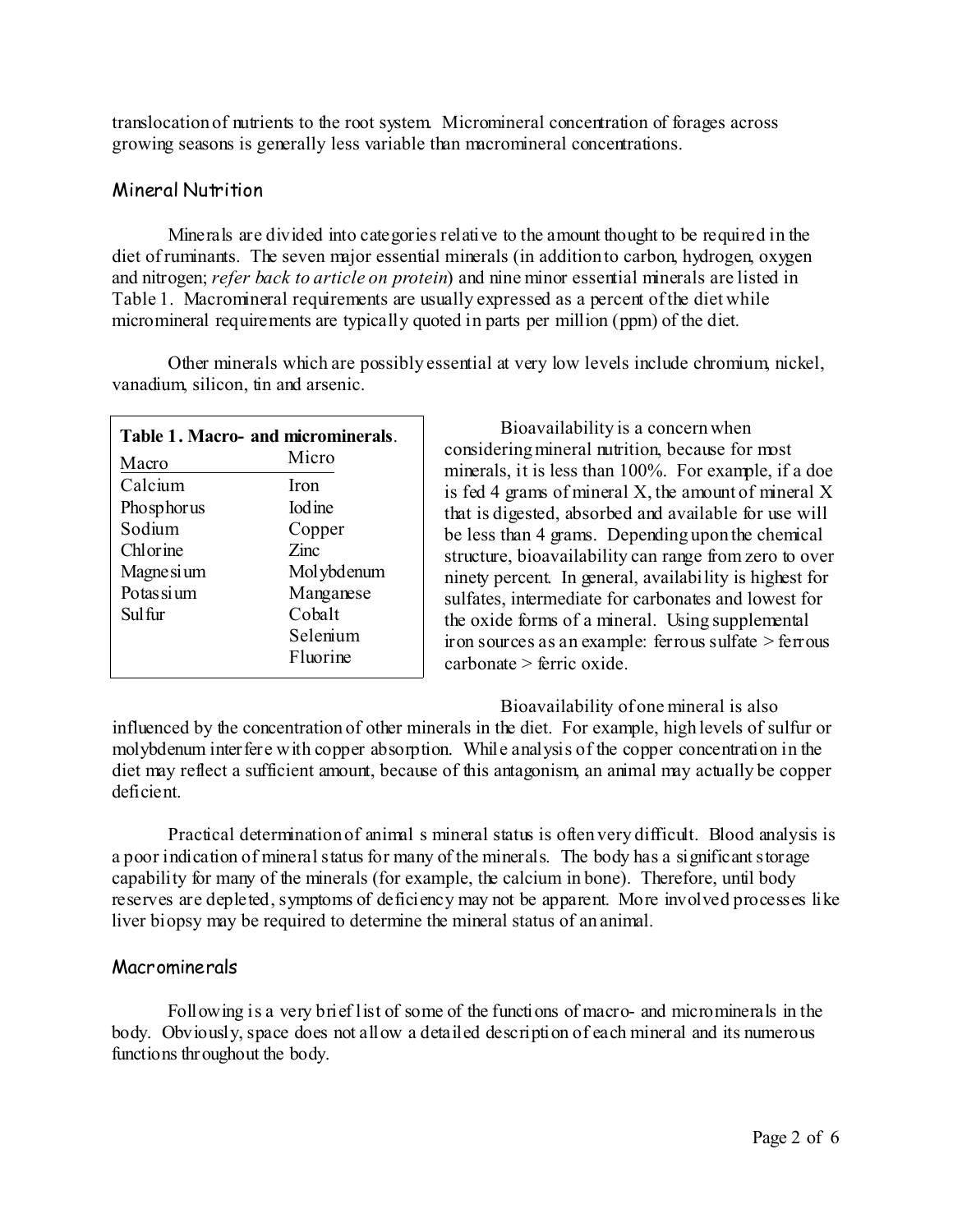| Calcium(Ca)      | Most abundant mineral in the body, 98% is found in the bones and teeth.<br>Functions in blood clotting, membrane permeability, muscle contraction,<br>nerve function, cardiac regulation and enzyme activation. Vitamin D is<br>required for active absorption. As dietary Ca intake increases, absorption<br>is reduced. Cereal grains (corn, oats, milo, wheat, barley) are low in Ca.                                                                                                                                                                                                                             |
|------------------|----------------------------------------------------------------------------------------------------------------------------------------------------------------------------------------------------------------------------------------------------------------------------------------------------------------------------------------------------------------------------------------------------------------------------------------------------------------------------------------------------------------------------------------------------------------------------------------------------------------------|
| Phosphorus $(P)$ | The most deficient mineral throughout the world. Must be supplemented to<br>livestock grazing native for ages in order to meet requirements. Eighty<br>percent of P in the body is found in the bones and teeth. Functions with Ca<br>in bone formation, is essential for cell growth, energy utilization,<br>maintaining acid: base balance, is a component of DNA and is required by<br>rumen microbes for optimal growth and activity. The greatest bang for the<br>buck in mineral supplementation is generally associated with providing P.<br>Oilseed meals are an excellent source of P. Palatability is low. |
| Potassium $(K)$  | The third most abundant mineral in the body. Essential for the maintenance<br>of osmotic and fluid balance in the body. Cereal grains and mature,<br>weathered forages have low K contents. Oilseed meals and green, growing<br>forages are an excellent source.                                                                                                                                                                                                                                                                                                                                                     |
| Magnesium (Mg)   | Sixty-five to 70% is found in the skeleton. Functions in carbohydrate and<br>fat metabolism and is a catalyst in over 300 enzyme systems. Like<br>phosphorus, Mg is bitter and is sometimes used to limit consumption of<br>mineral supplements.                                                                                                                                                                                                                                                                                                                                                                     |
| Sodium (Na)      | Usually considered with chlorine (Cl). Sodium chloride (NaCl) is salt.<br>Both are critical electrolytes in body fluids. Sodium functions in a mino<br>acid and glucose transport and muscle contractions. Chlorine is a<br>component in hydrochloric acid formation and activation of amylase, a<br>starch digesting enzyme.                                                                                                                                                                                                                                                                                        |
| Sulfur $(S)$     | Two amino acids (methionine, cysteine) and two B-vitamins (biotin,<br>thiamin) contain S. Also functions in maintaining bone, cartilage, tendon<br>and blood vessel integrity (contained in chondroitin). Note: Rumen<br>microbes are capable of synthesizing all of the sulfur containing compounds<br>from inorganic S. High S levels in the diet antagonize the use of copper and<br>molybdenum.                                                                                                                                                                                                                  |
| Microminerals    |                                                                                                                                                                                                                                                                                                                                                                                                                                                                                                                                                                                                                      |
| Copper (Cu)      | Copper is second only to phosphorus in severity of deficiency throughout<br>the world. Copper is involved in hemoglobin formation, enzyme systems,<br>nervous and immune system function. Copper interacts with iron, zinc,<br>sulfur and molybdenum in antagonistic relationships. Sheep are very<br>susceptible to copper poisoning as dietary Cu levels approach or exceed 20<br>ppm.                                                                                                                                                                                                                             |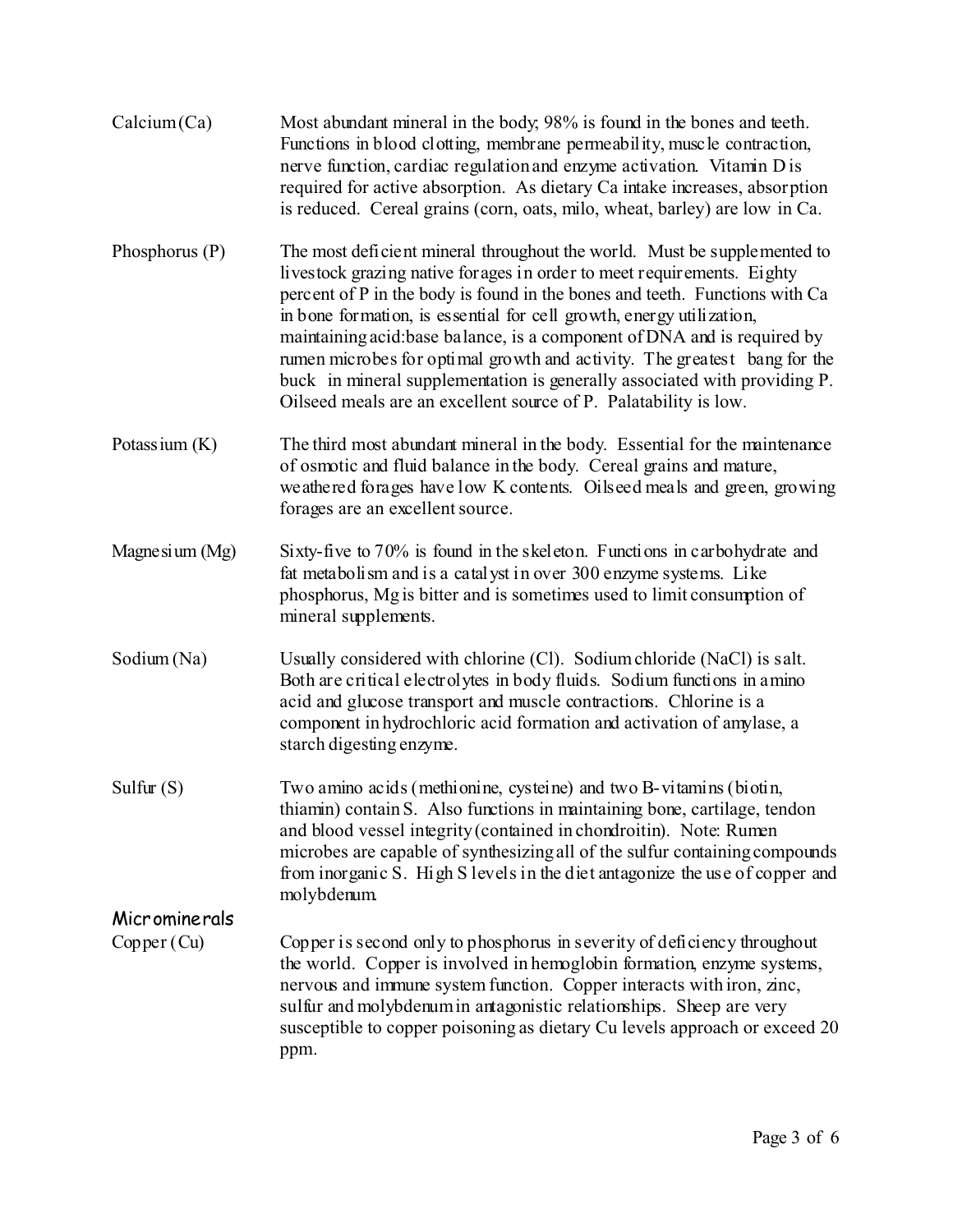| Iodine (I)                                                  | Primarily involved in the thyroid<br>hormones that regulate rate of<br>metabolism. Deficiency usually not<br>a problem except with goitrogenic<br>forages or feedstuffs like turnips,<br>kale, rape, white clovers.<br>Cottonseed and soybean meal have<br>some goitrogenic properties. Use of<br>iodized salt has eliminated I<br>deficiency problems. | Table 2. Macrominerals<br>and their requirements.                             |               |  |  |
|-------------------------------------------------------------|---------------------------------------------------------------------------------------------------------------------------------------------------------------------------------------------------------------------------------------------------------------------------------------------------------------------------------------------------------|-------------------------------------------------------------------------------|---------------|--|--|
|                                                             |                                                                                                                                                                                                                                                                                                                                                         |                                                                               | % of diet     |  |  |
|                                                             |                                                                                                                                                                                                                                                                                                                                                         | Calcium                                                                       | $0.20 - 0.80$ |  |  |
|                                                             |                                                                                                                                                                                                                                                                                                                                                         | Phosphorus                                                                    | $0.20 - 0.40$ |  |  |
|                                                             |                                                                                                                                                                                                                                                                                                                                                         | Potas si um                                                                   | $0.50 - 0.80$ |  |  |
| Iron(Fe)                                                    | Involved in cellular respiration and<br>oxygen transport via hemoglobin.<br>Fifty percent of the body s iron is<br>involved in hemoglobin. Can<br>anta gonize copper and zinc<br>availability.                                                                                                                                                          | Magne si um                                                                   | $0.12 - 0.18$ |  |  |
|                                                             |                                                                                                                                                                                                                                                                                                                                                         | Sodium                                                                        | $0.09 - 0.18$ |  |  |
|                                                             |                                                                                                                                                                                                                                                                                                                                                         | Chlorine                                                                      |               |  |  |
|                                                             |                                                                                                                                                                                                                                                                                                                                                         | Sul fur                                                                       | $0.14 - 0.26$ |  |  |
| Important in stress management,<br>$\text{Zinc}(\text{Zn})$ |                                                                                                                                                                                                                                                                                                                                                         | Source: National Academy of Science,<br>Nutrient Requirements of Goats, 1981. |               |  |  |
|                                                             | immune response, enzyme systems<br>and protein synthesis. Second only<br>to Cu on the list of likely micromineral deficiencies.                                                                                                                                                                                                                         |                                                                               |               |  |  |
| Selenium (Se)                                               | Involved in the prevention of white muscle disease. The requirement for Se<br>is very close to its toxicity level.                                                                                                                                                                                                                                      |                                                                               |               |  |  |
| Manganese (Mn)                                              | Cofactor in several enzyme systems.                                                                                                                                                                                                                                                                                                                     |                                                                               |               |  |  |
| Cobalt (Co)                                                 | Component of vitamin $B_{12}$ .                                                                                                                                                                                                                                                                                                                         |                                                                               |               |  |  |

#### Mineral Requirements

Mineral requirements for the macro- and microminerals are shown in Tables 2 and 3, respectively. Notice the requirements are presented as ranges and not absolute numbers. As previously mentioned, mineral requirements are not well defined in the scientific literature and are influenced by many factors. These tables are presented here only for reference purposes, not as standards against which to hold those who develop mineral supplements.

It is generally recommended that the dietary calcium:phosphorus ratio be at least 2:1, especially if wethers are to be fed. In addition, phosphorus levels above 0.38-0.40 do not enhance performance and appear to aggravate potential urinary calculi problems.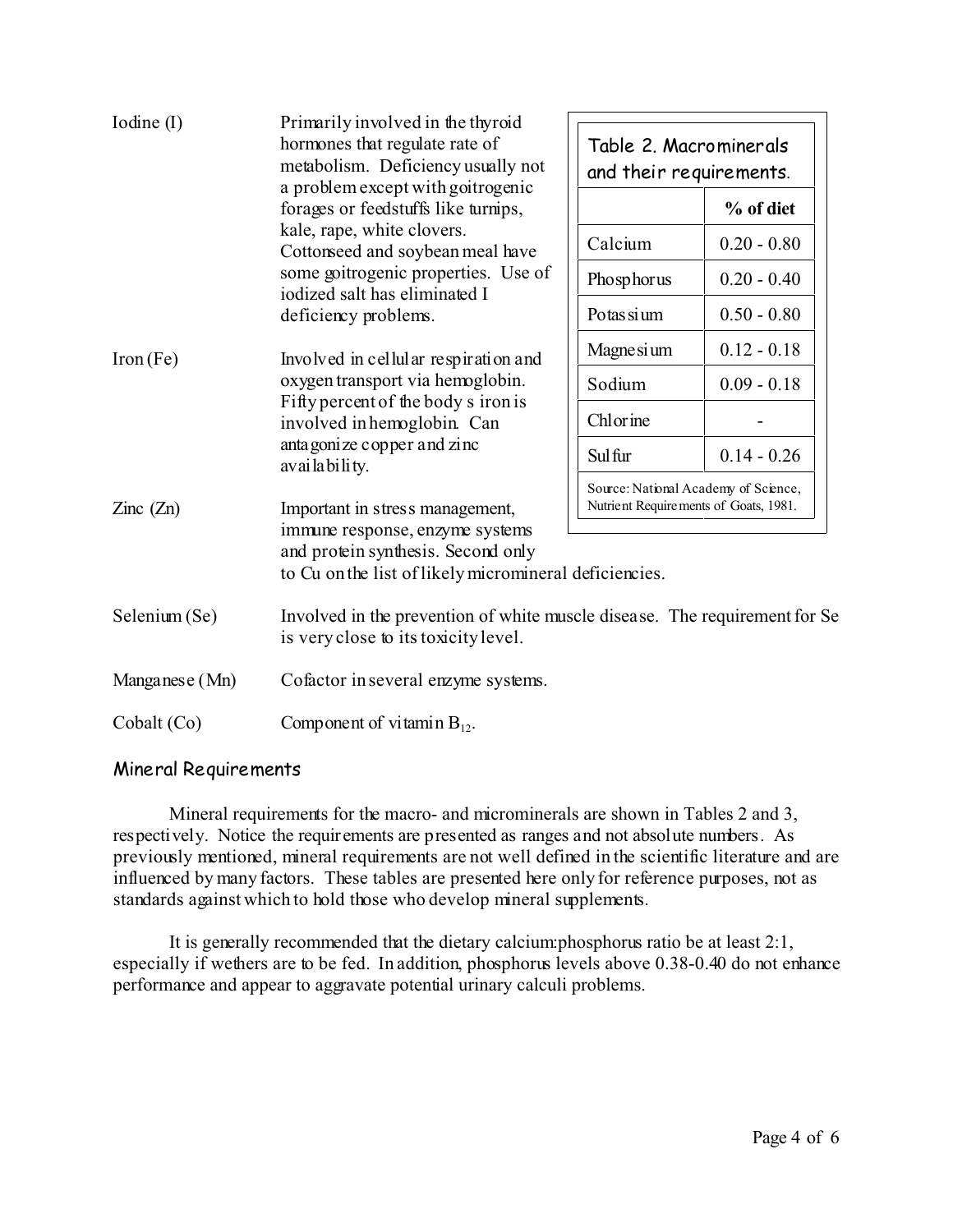## Mineral Supplementation

Minerals can be provided to livestock directly or indirectly. Indirect methods include fertilizers, changing soil pH, establishment of forage species known to have high content of the mineral(s) in concern and foliar sprays. Mineral fertilization is not an efficient method of increasing the intake of minerals by livestock. In general, the indirect methods of supplementation are neither cost effective nor practical.

Direct methods of supplementation include adding deficient minerals to the drinking water, oral drenching, injection, ruminal boluses, force-feeding in protein/energy feeds and free-choice supplementation.

Of these, free-choice supplementation is the most widely used method for grazing ruminants. Development of a balanced, palatable, free-choice mineral with predictable consumption by goats is difficult and requires significant practical experience.

Mineral consumption varies daily, across animals within the herd and across seasons of the year. Forage quality, dry matter content, degree of hunger and level of boredom seem to influence the amount of mineral consumed.

Commercially prepared free-choice minerals are generally developed for specific geographical areas to meet 100-125% of the average herd s requirement reared in the average environment for that region. Unfortunately, there is no average herd or environment.

#### Observations

**If it is not broken, do not attempt to fix it!** If nutrient requirements are currently being satisfied and the goat herd is performing (growth, reproduction, milk production, appearance) as expected, changes in the nutrition program are not warranted.

**Balanced feeds & other supplements**. Most commercially prepared goat feeds are balanced for the entire mineral profile and do not require mineral supplementation. Goat s mineral requirements can be met without feeding a mineral supplement. Mineral supplements are most often warranted when goats are grazing, especially when forage is dormant, mature and/or weathered.

The ability to include mineral/vitamin fortification and present a complete balanced package affords commercially prepared feeds a significant advantage over feeds mixed on the farm.

**Salt - both White and Yellow**. Despite a popular opinion within the livestock industry, neither of these qualify as a mineral supplement. In most cases, the sodium and chlorine requirements are met without feeding salt.